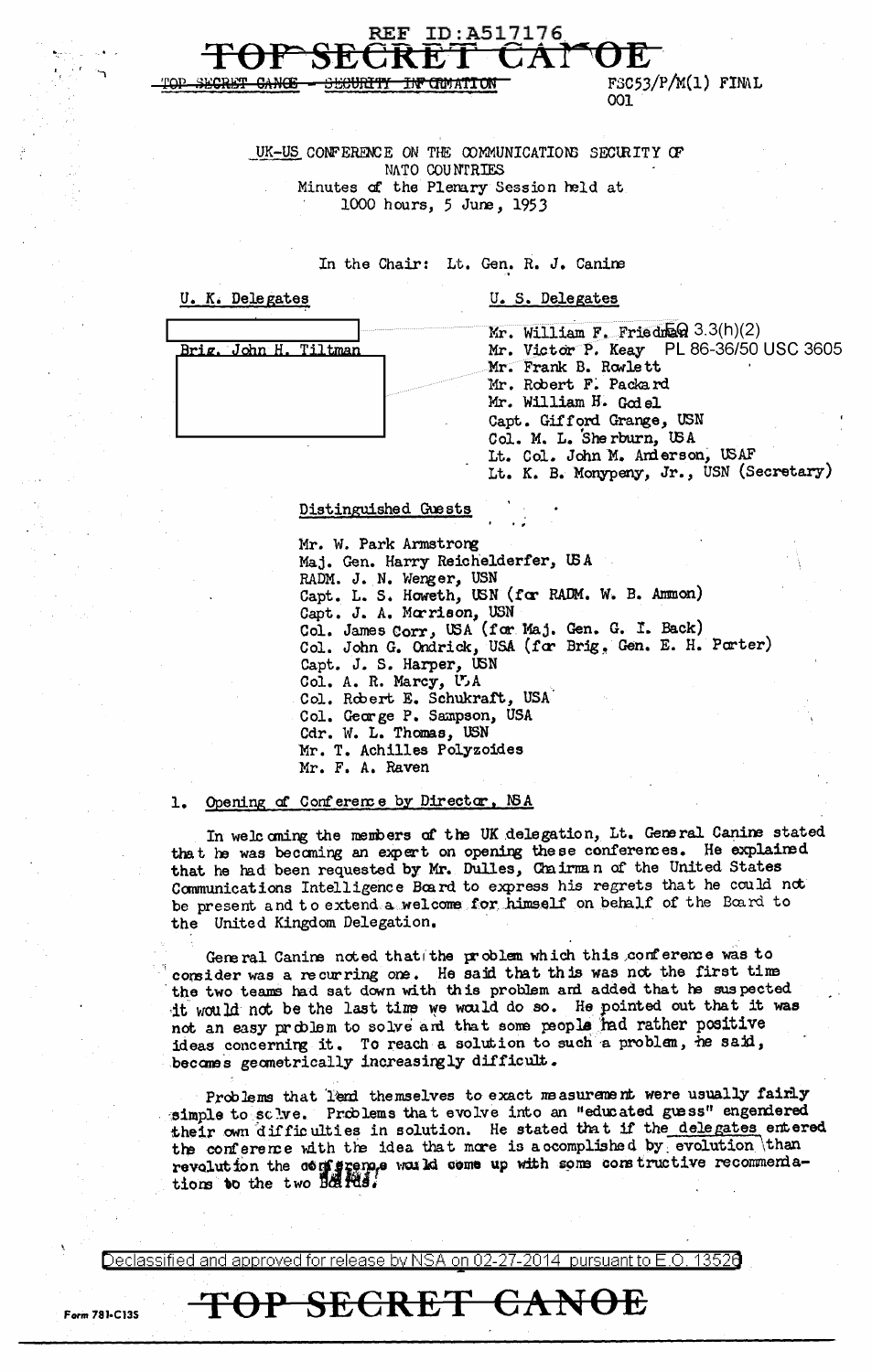## ID:A517176 REF

#### TOP SECRET CANOE -<del>JECURITY</del> <del>INFORMATION</del>

 $FSG53/P/M(1)$  FINAL  $\Omega$ 

He concluded by offering the facilities of the National Security Agency and the Secretary of the Board to the visiting delegations. He expressed the hope that they would take advantage of the entertainment facilities in the Washington area, and that this visit would be an exceedingly pleasant one.

### $2.$ Remarks by Head of British Delegation

 $Mr.$ replied on behalf of the British delegation and expressed his thanks to General Canine for the warm and hearty welcome extended. He expressed his appreciation for the arrangements and accommodation made available and said that he hoped the UK delegates could find time aside from the conference work to enjoy the entertainment provided by Washington.

He continued by explaining that as the UK viewed the situation there were two facets to the problem. First, there was the question of compelling NATO nations to comply with the regulations on use of NATO ciphers for documents which are properly graded NATO and COSMIC. Secondly, aside from compelling them to use NATO ciphers, it was necessary to face the fact that it was not enough to have just NATO, US, and UK ciphers secure; insecure national ciphers of MTO countries constituted a dangerous source of intelligence to our potential enemies.

He stated that if we were to take positive action to improve the crypt ographic security of NATO nations we should of course be making a considerable sacrifice of intelligence. [

He said that in time of shock and crisis the value of COMINT would In time of war there would be a greatly diminished flow of increase. intelligence when other agencies had increased difficulty getting information out of the country. In wartime, the Russians would no longer be able to use their embassies as a cloak to carry intelligence.



 $\overline{c}$ 

EO  $3.3(h)$  (2) PL 86-36/50 USC 3605

# TOP SECRET CANOE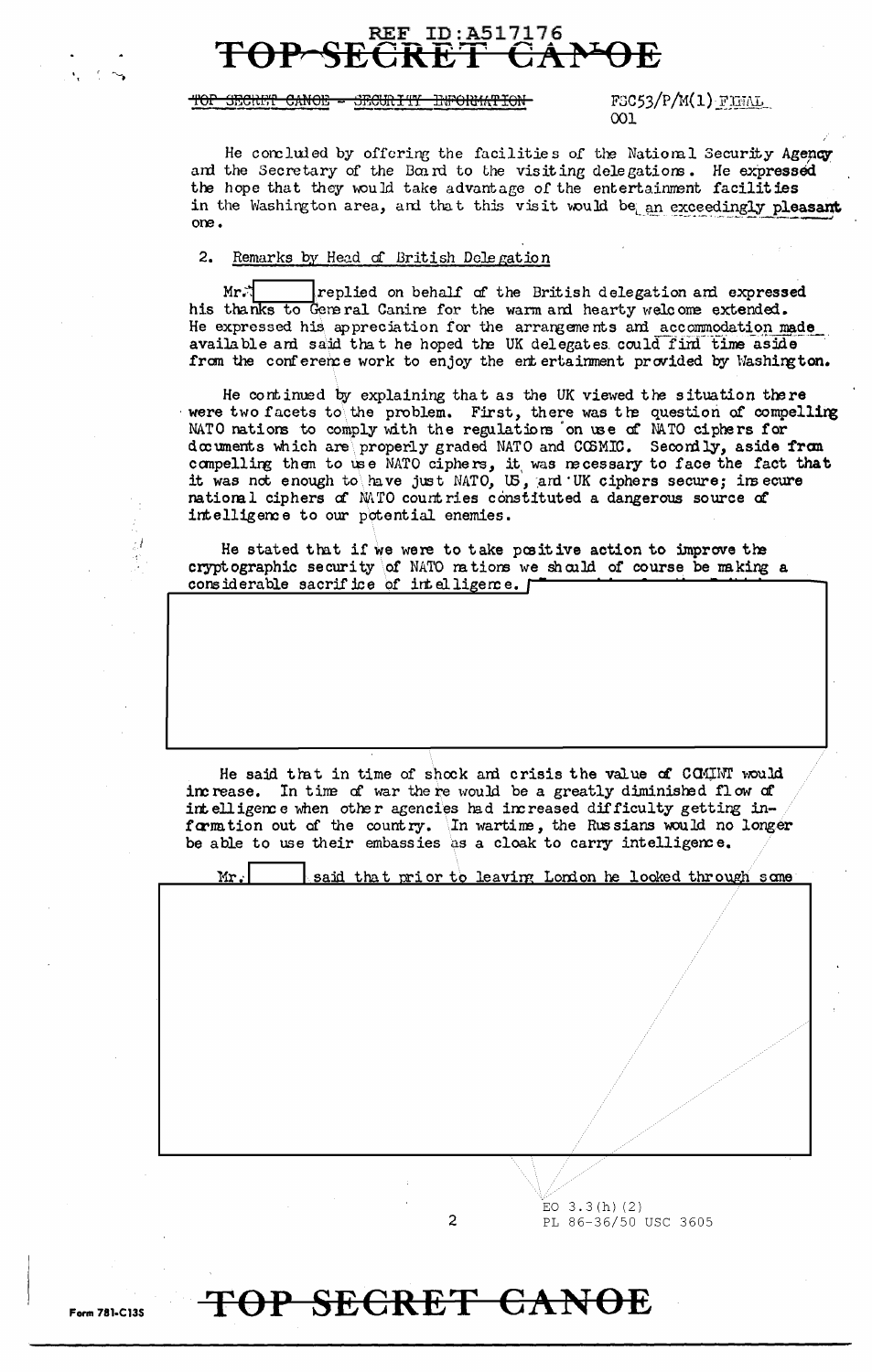$FSC53/P/M(1)$  FINAL 001

On the question of timeliness, he said that it was his belief that this problem was one that could not wait, not only because it was dangerous to continue as we have in this dangerous world in which we live but also because the problem could not stand still. He said that if the UK and 'S did not take the lead in this matter, if we continued to refuse to di cuss COMSEC with NATO mations we should find that they

<del>INF CIMATIO</del>N

 $^{\circ}$  "Lock He said he would advocate saying in effect to MTO mations, what you are doing. Think what you are doing. If you don't like it, then we will propose a remedy." We could stop the leaks without allowing

If on the other hand we stood pat and allowed them to get help else-

### 3. Selection of Chairman of the Conference

<del>CANCE</del> - <del>SECURITY</del>

Ito assume chairmanship of the General Canine invited Mr. expressed his warm appreciation for the offer Conference. Mr. but stated that he would much prefer to see a US chairman of the conference. He requested that, with General Canine's permission, he be excused from the offer. General Canine then proposed that Mr. Friedman, Head of the US Delegation, serve as thairman. This proposal was accepted by the conference.

### Remarks by Chairman of the Conference 4.

Mr. Friedman thanked General Canine and expressed his appreciation for the honor. He stated that he considered the Chairman ship represented a rather hazardous mission and added that it was also hazardous for the members of the UK delegation as well as for the US delegation. He explained that the hazard exists because all the delegates were going to run the risk of becoming exposed to a very dangerous occupational disease which he termed "cryptologic schizophrenia."

In explanation of this terminology the Chairman stated that normally it was our duty and to our interest, as members of the COMINT community, to cultivate gardens from which came very valuable intelligence products, and to cultivate them to the very best of our ability. But at this conference, he continued, the delegates were going to talk about making

> $EO 3.3(h)(2)$ PL 86-36/50 USC 3605

3

# TOP SECRET CANOE